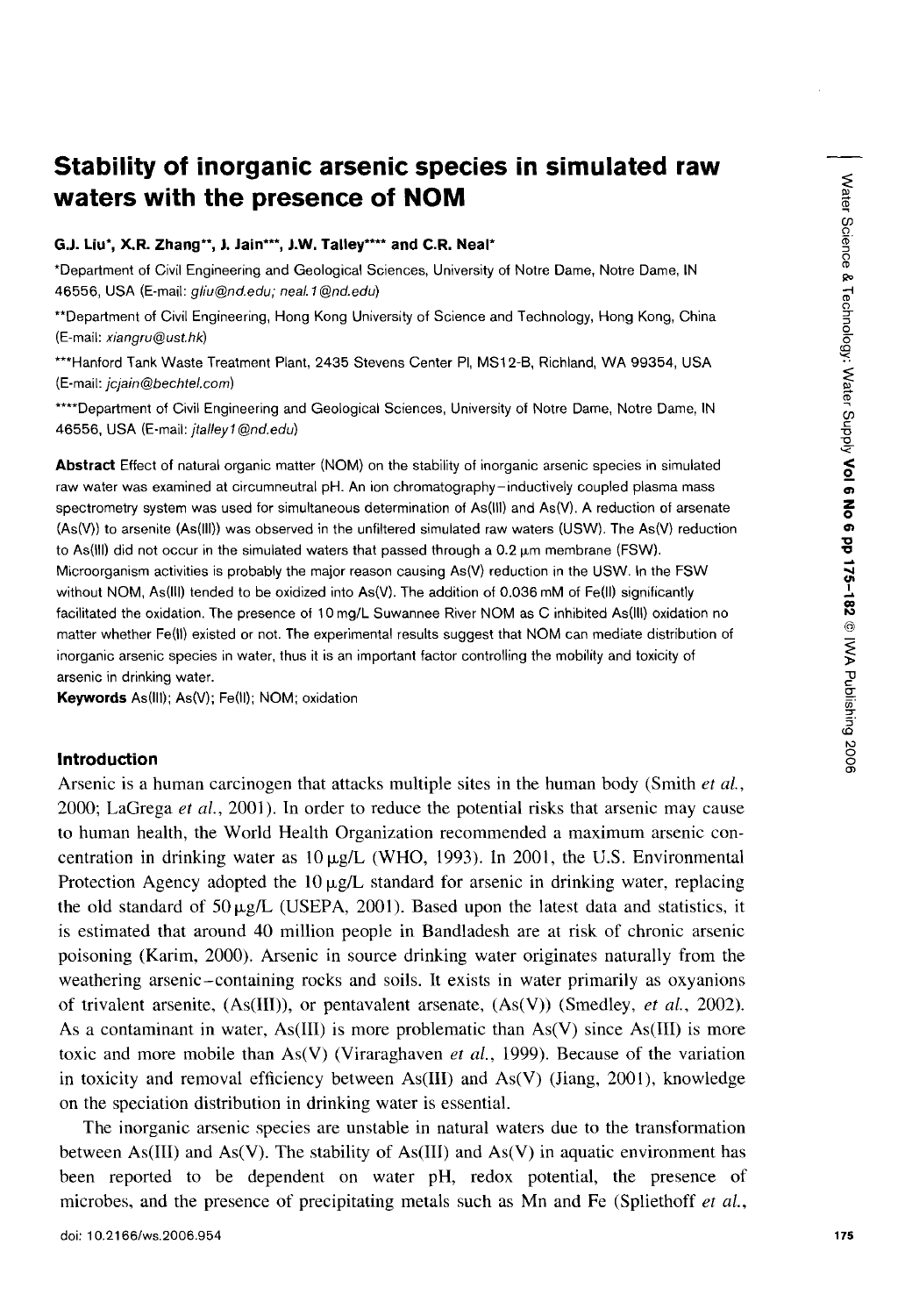1995; Smedley *et aI.,* 2002). In oxic waters, As(II1) tends to be oxidized into As(V), while in anoxic and acidic waters, As(V) tends to be reduced to As(II1) (Smedley *et aI.,* 2002). The redox reactions between As(III) and As(V) can be facilitated or inhibited by the presence of microbes or metals in water (McCleskey, 2004). For example,  $500 \mu g/L$ of As(lII) in a simulated groundwater was found to be almost completely oxidized into As(V) within 100 min at pH 7.8-8.0 with several additions of  $2 \text{ mg/L}$  Fe(II), whereas the same amount of As(lII) in the same simulated water could keep its redox speciation for weeks if Fe(II) was not added (Hug *et al.,* 2001). Though extensive studies have been conducted on the stability of arsenic in various water samples, accurate determination of arsenic redox speciation in a specific natural water remains difficult as many other factors that may affect arsenic stability have not been considered in previous studies. For instance, little information is available on how natural organic matter (NOM) affects the stability of  $As(III)$  and  $As(V)$  in water.

NOM is a complex mixture of acidic organic molecules that originates from a variety of natural sources. It is ubiquitous in natural waters and is an essential element controlling the fate and bioavailability of heavy metals in aquatic environment. NOM possesses unique combinations of functional groups, including carboxylic, esteric, phenolic, quinone, amino, nitroso, sulfhydryl, hydroxyl, and other moieties. The hydroquinone moieties within NOM are redox active and may react with inorganic arsenic species or compete with them for oxidants or reductants, and thus thermodynamically or kinetically affect the distribution of As(lII) and As(V) in natural waters. Redman *et al.* (2002) and Ko *et al.* (2004) reported that NOM affected inorganic arsenic speciation distribution in synthetic raw water at pH  $6.0-7.0$  after 2-4 day incubation. The effect of NOM on arsenic transformation kinetics was not discussed in their papers.

The primary objective of this study was to investigate the effect of NOM on the stability of inorganic arsenic species in simulated raw waters. An ion chromatography-inductively coupled plasma mass spectrometry (IC-ICP-MS) system was used to simultaneously determine the concentrations of  $As(III)$  and  $As(V)$  in water. The effect of NOM on the Fe(II) catalytic oxidation of As(lII) was also examined.

# **Experimental methods**

#### **Materials**

All chemicals were of analytical grade. Milli-Q water was supplied by the Millipore MR3 water purifier system. Suwannee River NOM (SRNOM), a well characterized NOM, was purchased from the International Humic Substances Society. Sodium arsenite  $(NaAsO<sub>2</sub>, 99%)$  and sodium arsenate  $(Na<sub>2</sub>HAsO<sub>4</sub>·7H<sub>2</sub>O, 99%)$  were obtained from Sigma-Aldrich. Sodium chloride (NaCl, 98%) and ferrous sulfate (FeSO<sub>4</sub>.7H<sub>2</sub>O, >99%) were purchased from Fisher.

The stock solution of As(III) or As(V) (13.3 mM) was prepared by dissolving a given amount of NaAsO<sub>2</sub> or Na<sub>2</sub>HAsO<sub>4</sub>.7H<sub>2</sub>O in Milli-O water. The arsenic stock solutions were stored in high density polyethylene bottles, and were kept in a refrigerator at 4°C for up to 6 weeks. The simulated raw water without NOM was prepared by dissolving 0.585 g NaCI in I L Milli-Q water. The simulated raw waters with NOM was prepared by mixing 20 mL SRNOM stock solution (500 mg/L as C) with 980 mL simulated water without NOM in order to reach a NOM concentration of 10 mg/L as C. The pH values of the simulated waters were adjusted to  $6.0 \pm 0.1$ . Some aliquots of the simulated raw waters were filtered through a  $0.2 \mu m$  membrane (Gelman FP-Verical) to remove microbes. The unfiltered simulated raw water and filtered simulated raw water are denoted as USW and FSW, respectively.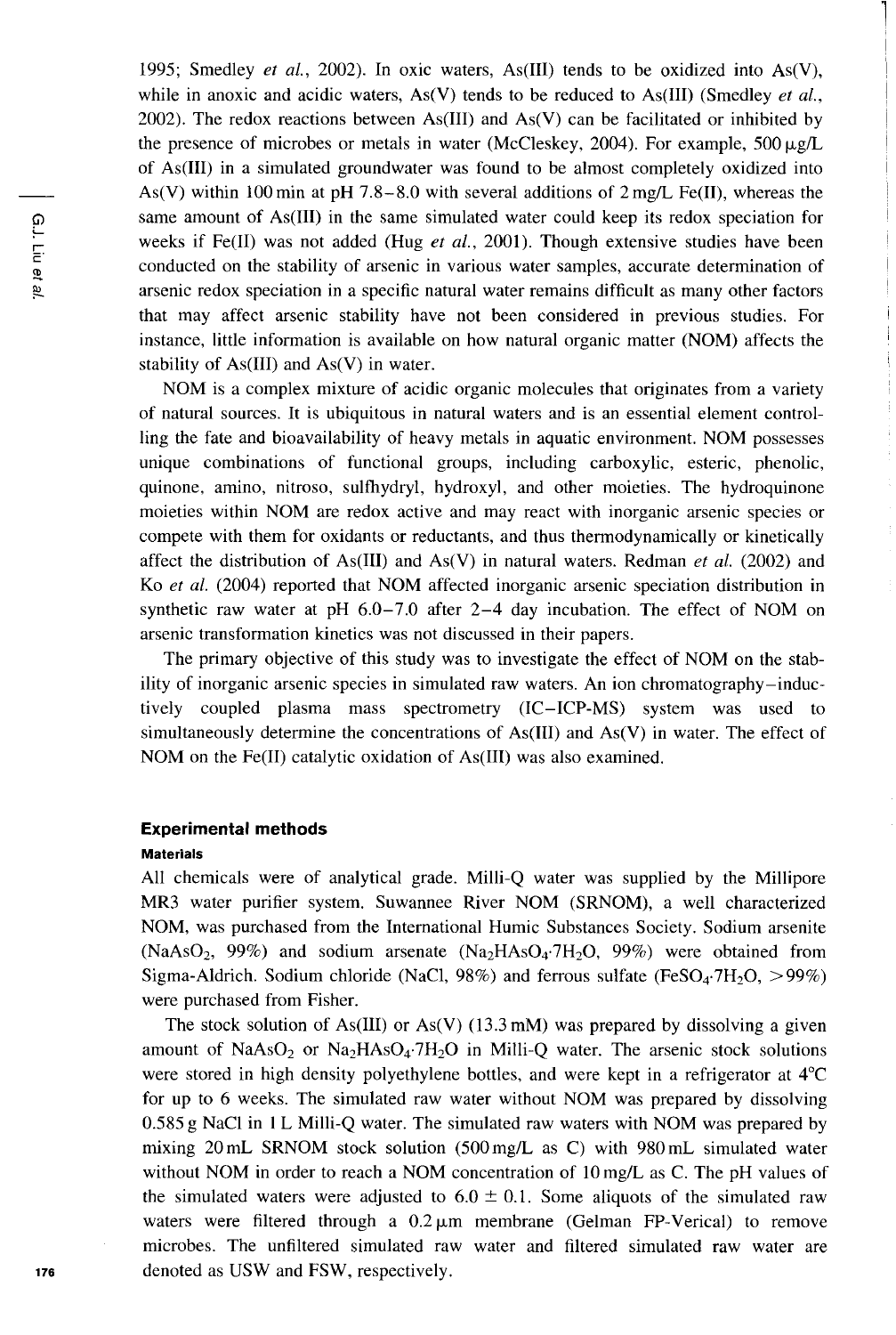# GJ. Liu et al

# Experimental procedures

Batch experiments were performed to investigate the stability of arsenic species in simulated raw waters with and without NOM. The stock  $As(III)$  and  $As(V)$  solutions were diluted with 10 mL simulated raw waters with/without NOM, and were mixed to produce a total arsenic level of  $0.4-1 \mu M$ . The pH of the mixture was adjusted to  $6.0 \pm 0.1$  using diluted  $0.1 M$  HCl or  $0.1 M$  NaOH. The solutions were then sealed and shaken gently at 100 rpm in the dark to avoid photooxidation. All experiments were performed at room temperature (22 $^{\circ}$ C). Samples were taken at 0.5, 1, 2, 4, 7 d, and were stored in the dark at 4°C till analysis.

To study the effect of NOM on As(I1I) stability with the presence of Fe(II), the simulated raw waters were mixed with a concentrated Fe(II) solution to prepare solutions containing  $0.036$  mM Fe(II)  $(2 \text{ mg/L as Fe})$  right before the addition of As(III). To preserve the arsenic speciation,  $50 \mu L$  of 2M H<sub>2</sub>SO<sub>4</sub> was added into 10 mL of the solutions to lower the pH to less than 2.0.

#### Arsenic analysis

The concentrations of the two inorganic arsenic species were determined simultaneously using an IC-ICP-MS system. Both As(III) and As(V) behave like weak acids in water. The dissociation constants for  $As(III)$  and  $As(V)$  are 9.29 (Korte and Fernando, 1991) and 2.26 (Perrin, 1982) respectively. Within the pH range of 3.0 to 9.0, As(III) exists primarily as uncharged  $H_3AsO_3^0$ , whereas the predominant species for As(V) include monovalent  $H_2AsO<sub>4</sub><sup>-</sup>$  and divalent  $HASO<sub>4</sub><sup>2</sup>$ . Therefore, As(I1I) and As(V) can be separated with an anion exchange column. In this study, a Dionex AS7 column with an AG7 guard column was used to separate As(III) and As(V) in the simulated raw waters. The mobile phases used were  $0.5 \text{ mM}$ HNO<sub>3</sub> and 50 mM HNO<sub>3</sub>. The pHs of the two mobile phases were  $3.3 \pm 0.1$  and  $1.8 \pm 0.1$ , respectively. The detailed gradient programme for separating As(III) and As(V) was based on Kohlmeyer *et al.* (2002) and is present in Table 1. An on-line AD25 UV detector was used to monitor the amount of NOM in the sample. The concentrations of the separated arsenic species were detected using a Finnigan Element 2 sector field high resolution ICP-MS (Thermo Electron Corporation). The ICP-MS has a quartz concentric nebulizer and a quartz double pass spray chamber. The sampling and skimmer cones were made of Nickel. The peak areas of different arsenic species in standards and samples were obtained by integrating the ICP-MS signal with time using the software of Matlab 6.5. The detection limit for As(I1I) or As(V) was  $0.2 \mu g/L$ , which is equivalent to  $0.0026 \mu M$  of arsenic. The relative standard deviations for three injections of a sample were within 2%. The retention time shifts for As(III) and As(V) were less than  $1.7\%$ .

Table 1 Gradient programme for As(III) and As(V) separation using the Dionex AS7 column with a AG7 guard column

| Time (min)    | Phase A $(0.5 \text{ mM HNO}_3, \text{ pH } 3.3)$ | Phase B $(50 \text{ mM HNO}_3, \text{ pH } 1.8)$ | Pump mode        |
|---------------|---------------------------------------------------|--------------------------------------------------|------------------|
| $0 - 3.0$     | 100%                                              | 0                                                | <b>Isocratic</b> |
| $3.0 - 4.0$   | 50%                                               | 50%                                              | Linear           |
| $4.0 - 9.0$   | 50%                                               | 50%                                              | <b>Isocratic</b> |
| $9.0 - 10.0$  | 100%                                              | 0                                                | Linear           |
| $10.0 - 15.0$ | 100%                                              | 0                                                | <b>Isocratic</b> |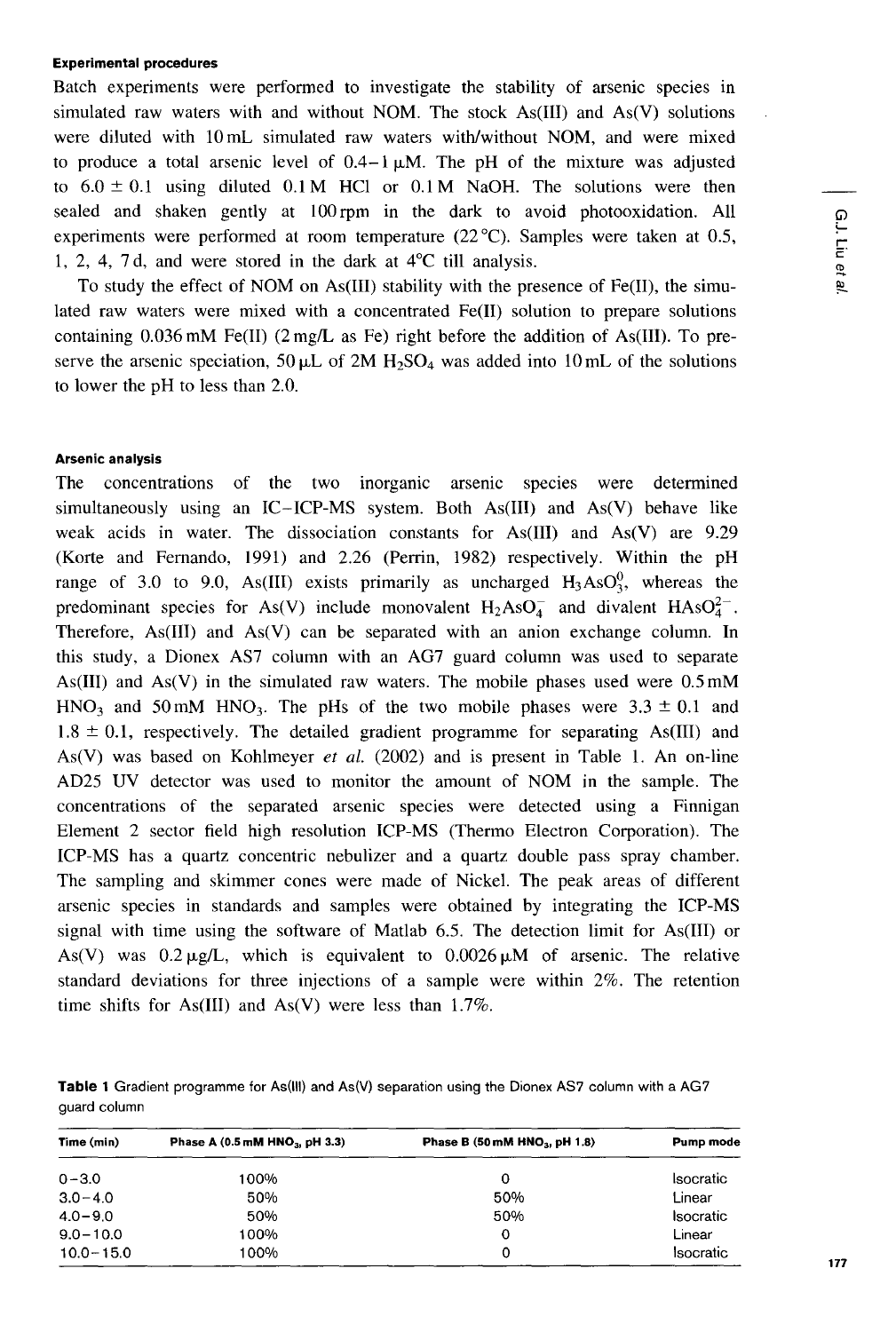

**Figure 1** Anion-exchange chromatogram showing the separation of As(lll) and As(V)

#### **Results and discussion**

# **IC-ICP-MS chromatograms for As(lII) and As(V)**

Figure I presents a typical chromatogram, for the conditions listed in Table 1, of a sample containing As(III) and As(V). The sample contained  $0.27 \mu \text{M}$  (20  $\mu$ g/L) of each arsenic species and  $10 \text{ mM }$  NaCl. The chromatogram shows that As(III) and As(V) could be completely separated within 8 min. The retention times for As(III) and As(V) were 1.8 and 6.9 min, respectively. Besides the peaks of  $As(III)$  and  $As(V)$ , there was an additional peak eluted at 10 min. The peak area of the additional peak did not change with the As(III) or As(V) concentration, but it increased significantly as the  $Cl^-$  concentration in the sample was increased from 10 mM to 100 mM. This observation suggests that the additional peak in the chromatogram was caused by  ${}^{40}Ar^{35}Cl^+$  dimer, which is consistent with the literature (Kohlmeyer *et aI.,* 2002). The addition of 10-50 mg/L SRNOM as C in the sample neither changed the retention times of the two arsenic species nor produced any other peaks in the chromatogram. No peaks were observed from the on-line AD25 UV detector during the period of analysis, which suggests that SRNOM or its complex with arsenic was retained in the anion exchange column during the separation process.

#### **Arsenic stability in USW or FSW without NOM**

The stability of the inorganic arsenic redox species in USW or FSW was examined and the results are presented in Figure 2. The initial total arsenic concentration was  $1 \mu M$ , with an initial  $As(III)/As(V)$  ratio of 1:1. NOM was not present in these simulated waters.



**Figure 2** Stability of As(lll) and As(V) in (a) USW and (b) FSW. Error bar represents the relative error for duplicate samples. Total arsenic concentration, 1  $\mu$ M; Initial As(III)/As(V) ratio, 1:1; pH, 6.0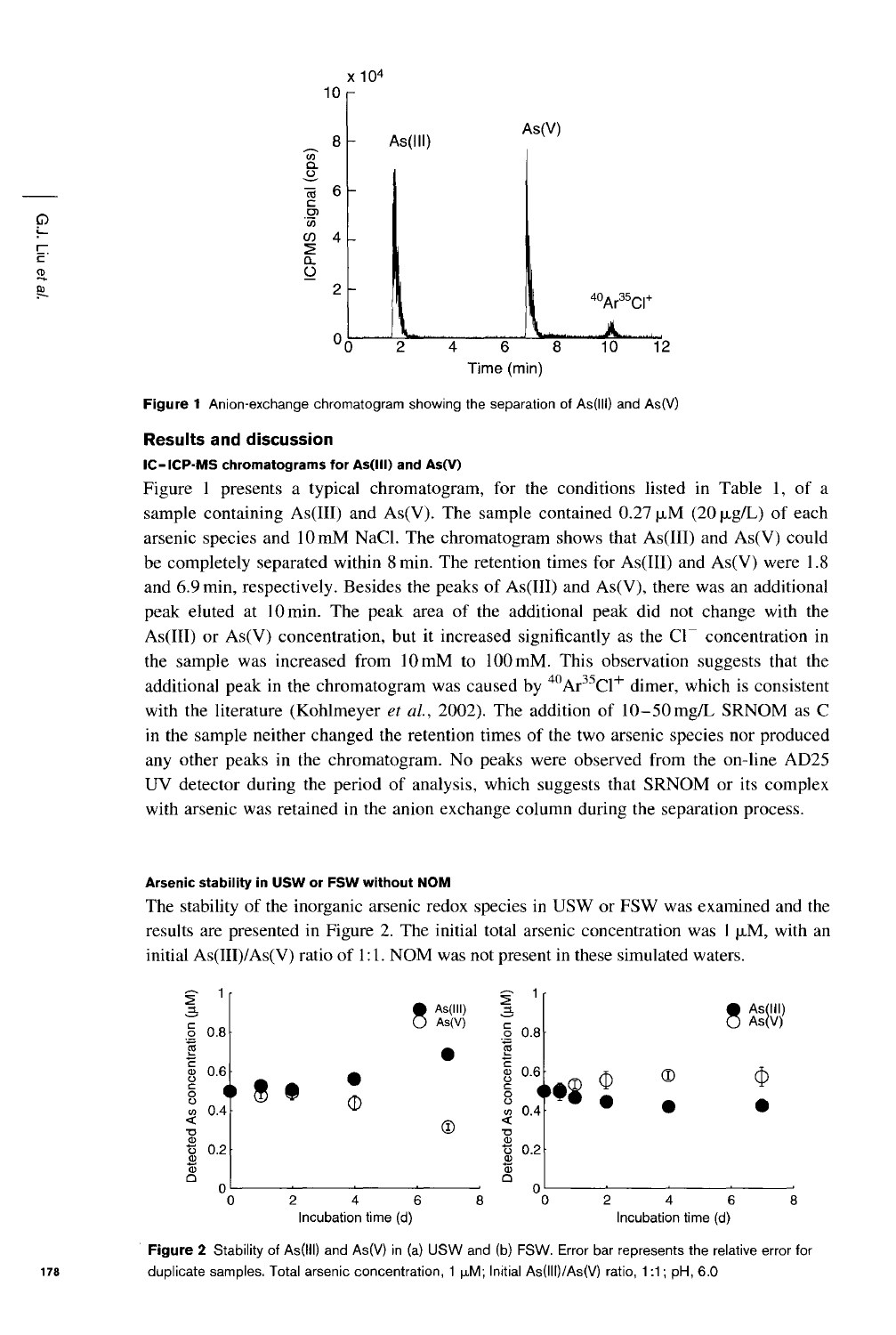GJ Liu et al

Figure 2(a) shows the concentration change of As(III) and As(V) in the USW with time. The concentration of As(lII) increased gradually in USW. The increase of As(lII) was in accompany with the decrease of As(V). The sum concentration of the two arsenic species remained unchanged within 7 d, suggesting that As(V) was gradually reduced to As(II1). The standard reduction potentials of As(V)/As(II1) couple for various species in water are listed in Equations 1-4 (Santhanam and Sundaresan, 1985). The standard reduction potential for  $O_2/H_2O$  is expressed in Equation 5 (Lide *et al.*, 2004). Under the experimental conditions, the major species of As(III) and As(V) species are  $H_3ASO_3$ (equivalent to  $HASO<sub>2</sub>$ ) and  $H<sub>2</sub>AsO<sub>4</sub><sup>-</sup>$ , respectively. The E<sup>0</sup> (As(V)/As(III)) at pH 6.0 can be obtained from the Nemstian Equation 2, which is 0.139 V. Since the initial ratio of As(V) to As(III) was 1:1, the redox potential of As(V)/As(III) should be 0.139 V under the experimental conditions. According to Eq.5, the standard potential of  $O_2/H_2O$  is  $(1.229 - 0.059 \text{ pH})$ , which equals to  $0.875 \text{ V}$  at pH 6.0. Considering the concentration of dissolved oxygen, which was found to vary from  $4.7 - 3.3$  mg/L in the simulated waters, the redox potential of  $O_2/H_2O$  should be within the range of  $0.818-0.816$  V, which is more positive than that of As(V)/As(III). The thermodynamic calculation indicates that the reduction of As(V) to As(II1) would be unlikely unless some reducing agents existed in the USW.

$$
H_3AsO_4 + 2H^+ + 2e^- = HAsO_2 + 2H_2O \t E^0 = 0.56 \t V \t (1)
$$

$$
H_2AsO_4^- + 3H^+ + 2e^- = HAsO_2 + 2H_2O \t E^0 = 0.67 \t V \t (2)
$$

$$
HAsO42- + 4H+ + 2e- = HAsO + 2H2O \t E0 = 0.88 V \t(3)
$$

$$
AsO43- + 2H2O + 2e- = AsO2- + 4OH- \t E0 = -0.67 \t V \t (4)
$$

$$
1/2O_2 + 2H^+ + 2e^- = 2H_2O \qquad \qquad E^0 = -1.229 \text{ V} \tag{5}
$$

The stability of As(III) and As(V) in FSW is presented in Figure 2(b). Contrary to the result obtained in the USW, As(lII) tended to be oxidized to As(V) in the FSW instead of the reduction of As(V) to As(III) (Figure 2(a)). The gradual oxidation of As(III) to As(V) is not surprising according to the aforementioned thermodynamic calculation. The dissolved  $O<sub>2</sub>$  in the simulated waters should be responsible for the oxidation of As(III) to As(V) in FSW.

The comparison of Figures 2(a) and 2(b) suggests that the reducing agents existing in the USW could not pass through the  $0.2$ - $\mu$ m membrane. The reduction of As(V) to As(III) in deionized water was also reported in Hall *et al.* (1999), in which microorganism activities were considered to be the major reason for the As(V) reduction. Our results appear to support this hypothesis because almost all the microbes in water can be removed by a  $0.2 \mu m$  membrane. Another explanation for the observed As(V) reduction in the USW could be the presence of granular activated carbon (GAC), which is used in in the Millipore water purifier system for removing organic impurities. Accordingly, the effect of GAC on As(V) stability in the FSW was examined. No As(II1) was detected after the solution of  $1\mu$ M As(V) was mixed with  $2 \text{ mg/L}$  of GAC for 7d (data not shown). The total concentration of arsenic in solution, however, decreased significantly with the presence of GAC, suggesting that the GAC could adsorb arsenic in the solution. The result suggests that GAC might not be the major reason for the reduction of As(V) to As(II1) in the USW. Further experiments regarding the adsorption capability of GAC to As(III) is needed to confirm this. **179 179**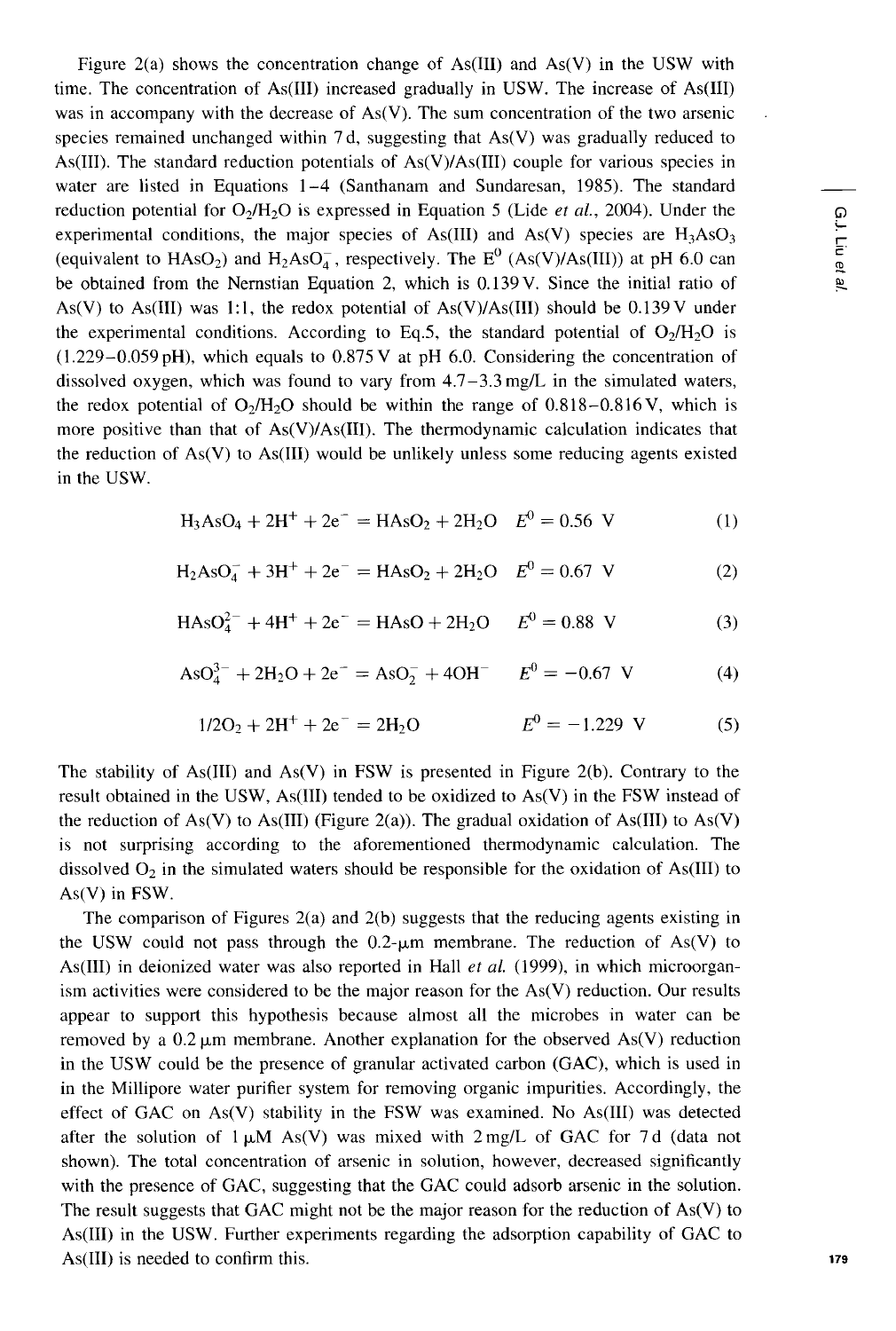#### Effect of NOM on stability of inorganic arsenic species in FSW

The stability of the two inorganic arsenic species in the presence of 10 mg/L SRNOM as C was examined. To avoid the interference from microbes and/or other possible reducing agents in the Milli-Q water, the FSW was used in all experiments. The results are presented in Figure 3.

With the presence of 10 mg/L SRNOM as C, the concentrations of As(III), As(V), and total arsenic in the simulated raw waters did not change within 7 d, which is different from the results obtained in  $FSW$  without NOM (Figure 2(b)). The comparison of Figures 4 with Figure 2(b) suggests that SRNOM tended to inhibit As(III) oxidation.

NOM possesses unique combinations of functional groups, including carboxylic, esteric, phenolic, quinone, amino, nitroso, sulfhydryl, hydroxyl, and other moieties. The hydroquinone moieties within NOM are redox active and may react with As(V) or  $O<sub>2</sub>$ , and thus thermodynamically or kinetically inhibited the oxidation of  $As(III)$  to  $As(V)$  in the simulated raw waters. Since the oxidation of  $As(III)$  to  $As(V)$  without NOM was mainly due to dissolved oxygen in water, the inhibited As(III) oxidation in the presence of NOM indicates that NOM seems to undergo oxidized degradation under our experimental conditions.

#### As(lII) stability in presence of NOM and Fe(l!)

Fe(II) is a common component in natural waters. It is also an essential element controlling the speciation transformation between As(III) and As(V) in aquatic environment. Upon exposure to air or oxygen, the presence of Fe(II) can significantly accelerate the oxidation of As(III) to As(V) (Hug *et ai.,* 2001; Samanta and Clifford, 2005). Among the limited publications regarding Fe(II) facilitated oxidation of As(III), few of them have shown the role of NOM during this process. Accordingly, the stability of As(III) in the presence of Fe(II) with and without NOM was examined, and the results are presented in Figure 4. The FSW was used in these experiments.

Figure  $4(a)$  shows As(III) stability with and without Fe(II) in the FSW that did not contain NOM. No matter whether  $Fe(II)$  was present in the simulated waters or not, the concentration of As(III) decreased with time. In the absence of  $Fe(II)$ , As(V) concentration increased with time, and the total concentration of the two arsenic species did not change. It suggests that As(III) was transformed to As(V). After 4d, about  $14\%$  of As(III) was oxidized into  $As(V)$  in the FSW. In the presence of Fe(II), As(V) concentration initially increased with time and then decreased after 2d. About 0.1  $\mu$ M of As(V)



Figure 3 Stability of As(III) and As(V) in FSW with the presence of SRNOM. Error bar represents the relative error for duplicate samples. Initial arsenic concentration,  $1 \mu M$ ; Initial As(III)/As(V) ratio, 1:1; Initial NOM concentration, 10 mg/L as C; pH, 6.0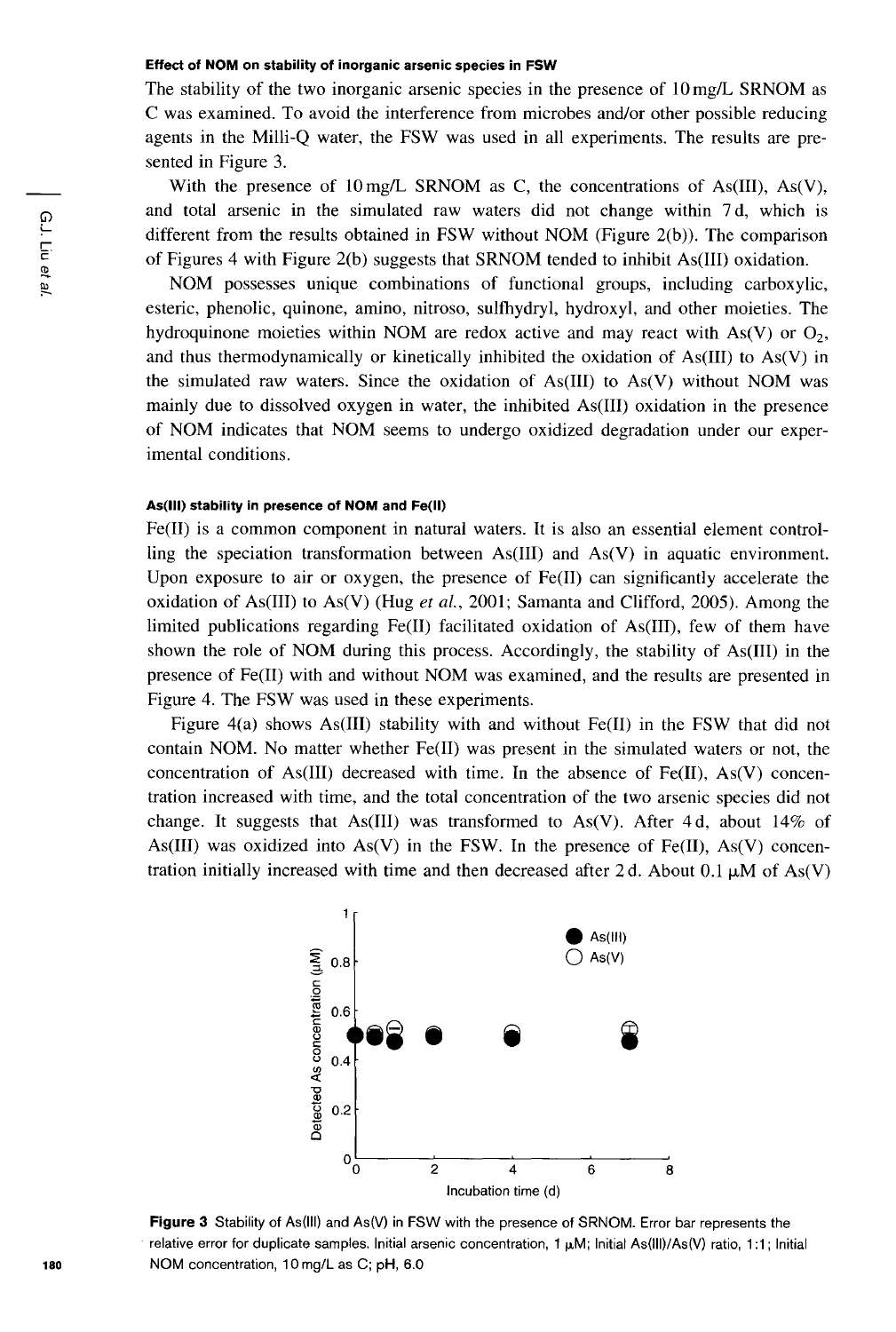

**Figure 4** Effect of Fe(II) on As(III) stability in FSW (a) without and (b) with the presence of SRNOM. Error bar represents the relative error for duplicate samples. Initial As(III) concentration, 0.4  $\mu$ M; Initial NOM concentration, 10 mg/L as C; pH, 6.0

was detected in the FSW by the end of the 2-d incubation. The detected As(V) was equivalent to  $25\%$  of the initial amount of As. The results suggest that Fe(II) facilitated the oxidation of As(III) in the FSW. The catalytic effects of Fe(II) on As(III) oxidation in natural waters have been reported in the literature (Hug *et ai.,* 2001). Figure 4(a) also suggests that the total concentration of  $As(III)$  and  $As(V)$  decreased gradually in the NOM-free FSW that contained Fe(II). A similar phenomenon was also observed by Samanta and Clifford (2005). They ascribed the mass loss of the total inorganic arsenic in solution to the adsorption of As(V) onto iron hydroxide, which was formed when Fe(II) was oxidized into Fe(III). **In** our experiments, all the samples were acidified to  $pH < 2.0$  using 2 M H<sub>2</sub>SO<sub>4</sub>. The formed iron hydroxide would be dissolved under such an acidic condition, and the As(V) attached to the iron hydroxide surface would be re-dissolved into the solution. It seems unlikely that the gradual loss of arsenic was caused by the adsorption of As(V) by iron hydroxide. One possible explanation for the observed mass loss of As(V) and the total inorganic arsenic (As(III) + As(V)) after the 2-d incubation is that  $As(V)$  and  $Fe(III)$  reacted to formed new compounds that has very low solubility even at low pH values. The new compounds could be crystalline sorodite (FeAsO<sub>4</sub> $\cdot$ 2H<sub>2</sub>O) and/or amorphous FeAsO<sub>4</sub> $\cdot$ xH<sub>2</sub>O.

Figure 4(b) shows As(III) stability with and without Fe(II) in the FSW that contained 10 mg/L SRNOM as C. **In** the absence of Fe(II), almost no As(lII) was oxidized into As(V) after 4 d. The addition of 0.036 mM of Fe(II) slightly accelerate As(III) oxidation. When Fe(II) was present in the simulated waters, the concentration of As(V) initially increased with time and then decreased after the 2-d incubation. The trend for the change of As(V) concentration with time is similar with that obtained in the NOM-free FSW (Figure  $4(a)$ ). Maximum As(V) concentration detected in the FSW that contain NOM and Fe(II) was  $0.068 \mu M$ , which is equivalent to 17% of the initial As concentration. The experimental results suggest that the catalytic effect of Fe(II) on As(III) oxidation was smaller in the presence NOM compared to that in the absence of NOM. NOM has strong complexation capability with various types of metals. The complexation between NOM and Fe(II) may inhibit Fe(II) oxidation to Fe(III) and therefore inhibit the oxidation of As(III) to As(V).

# **Acknowledgements**

This research was funded by the National Science Foundation (NSF EAR02-2l966) through the Environmental Molecular Scientific Institute at the University of Notre Dame. We thank John Shafer, Jennifer Szmanowski, and William Kinman for their help in laboratory analysis and instrument maintenance. **<sup>181</sup>**